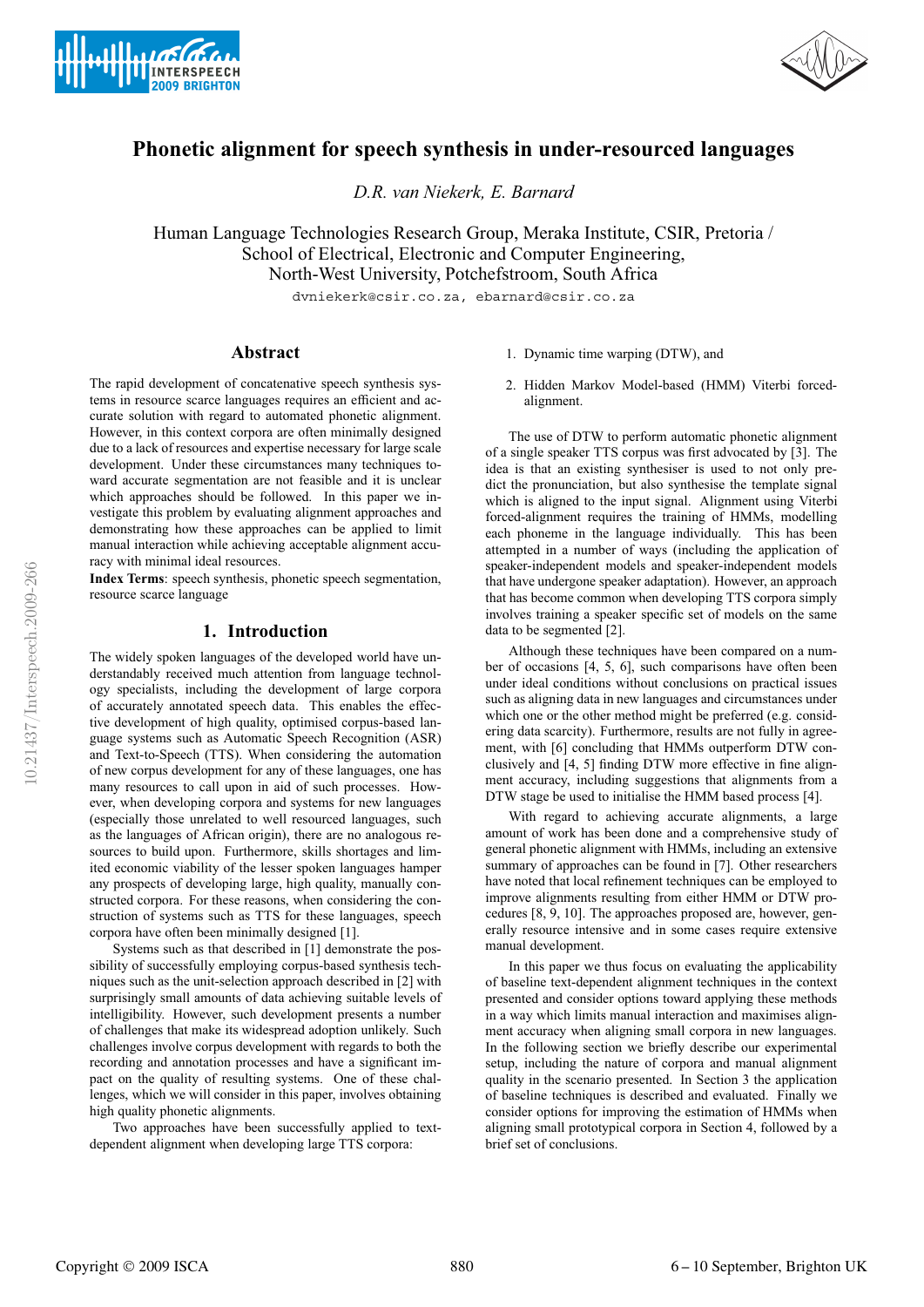# **2. Experimental setup**

Three sets of speech recordings used in the construction of prototypical TTS systems in South African languages are employed. These data sets represent minimally designed single speaker speech corpora, where text is selected carefully in order to cover all the appropriate phonetic constituents (diphones) of each language. The languages represented constitute three of South Africa's eleven official languages and come from distinct family groups (see Table 1 for specific details of each corpus).

| Language  | Group    | Gender | Utts. | Dur.              | Phones |
|-----------|----------|--------|-------|-------------------|--------|
| Afrikaans | Germanic | Male   | 134   | $21$ min.         | 12341  |
| isiZulu   | Nguni    | Male   | 150   | $20 \text{ min.}$ | 8559   |
| Setswana  | Sotho    | Female | 332   | 46 min.           | 26010  |

Table 1: *Properties of the reference corpora.*

The corpora listed here were developed by manually correcting phonetic alignments based on baseline text-dependent techniques as these baseline techniques did not result in sufficiently accurate alignments to support intelligible concatenative synthesis systems. This work was largely performed by undergraduate students with limited experience presented with a short training session on correcting phonetic alignments.

We evaluate alignment approaches by comparing alignment results obtained on the reference corpora presented here. Two measures of comparison between automatic and reference labels are used: firstly, the traditional boundary accuracy (where boundaries falling within a certain threshold of the reference are considered as correct) and secondly the "overlap rate" (OR), which involves calculating to what degree segments overlap in time, in a duration-independent way [11]:

$$
OR = \frac{D_{com}}{D_{max}} \tag{1}
$$

$$
= \frac{D_{com}}{D_{ref} + D_{auto} - D_{com}} \tag{2}
$$

where  $D_{com}$ ,  $D_{max}$ ,  $D_{ref}$  and  $D_{auto}$  are the *common*, *maximum*, *reference* and *automatic* durations respectively.

Due to the limited level of experience involved in manual verification of the local corpora, it can be expected that the consistency and accuracy of the reference alignments be somewhat less ideal than generally encountered in cases where expert transcribers are employed. We thus determine the level of confidence in these alignments by independently manually aligning subsets of each corpus and calculating the level of agreement based on the measures of comparison used. These results can be found item 5 of Table 2.

Boundary comparison results can be directly compared with similar results from other studies mentioned above, as expected, the inter-transcriber discrepancies are somewhat higher than cases reported for expert transcribers [6, 7]. This is especially the case in the lower tolerance ranges (e.g.  $<$  5ms where figures close to 70% should be possible).

### **3. Baseline alignment approaches**

In this section we evaluate the two baseline text-dependent segmentation approaches mentioned in Section 1 in this context and characterise typical difficulties and the relationship between accuracy and corpus properties.

These two approaches are based on similar dynamic programming algorithms, with the difference being the reference representation which is either a relevant synthetic speech signal, or a model describing the phonetic sequence. Thus an important factor determining the accuracy of these techniques involves the construction of these reference representations or templates.

When developing small prototypical corpora in new languages, one has neither significant amounts of speech data in the target language (for the effective training of HMMs) nor an appropriate synthesiser (possibly not even in a closely related language) for the application of DTW. Thus the following concerns exist with regard to alignment using these techniques in this context:

- The implications of using a widely available English synthesiser to synthesise template signals for different languages on DTW performance,
- The implications of training and applying HMMs from minimally designed corpora where some phone occurrences are extremely limited, and
- The general suitability of these approaches with respect to accuracy, robustness and practical implementability in the given context.

We experimented here by employing the DTW procedure implemented in the *Festvox* toolkit [12] and a generic HMM training procedure using *HTK* described in [13]. In both cases we used the suggested default parameters with regard to feature extraction, that is 24-dimensional MFCCs (Mel Frequency Cepstral Coefficients) including base and delta coefficients extracted every 5ms using 25ms windows for the DTW process and 39-dimensional MFCCs, including base, delta and delta delta coefficients extracted every 10ms using 20ms windows for the HMM procedure. For the HMM-based process, three-state left-to-right models with a single Gaussian mixture per state are initialised using the flat start approach.

In Figure 1 a plot of the boundary accuracy values for each system compared to the reference segments are presented over a range of thresholds. From the information present in this figure one can assess the relative ability of each system to place phonetic boundaries within a small region around the reference boundaries (i.e. fine placements or accuracy) as well as an estimate of the nature of large discrepancies between automatic and reference alignments (i.e. gross errors). It is clear in this case that the alignments resulting from the HMM-based procedure are consistently closer to the reference alignments, meaning that this system results in both more accurate fine placements and fewer gross misplacements compared to the DTW technique.

Since the performance of HMM-based alignment is dependent on the size of the corpus while this is not the case for DTW, an experiment was performed where utterances are segmented with both methods for subsets of each corpus ranging from only one utterance to the full size. For each outcome the mean OR is calculated. Figure 2 shows these values for each data set size. While the stability of these results are dependent on the phone distributions (e.g. in the case of isiZulu there are more phones with few occurrences), it is surprising to see that the HMMbased procedure performs consistently better on average than the DTW procedure with as few as 20 utterances to be aligned.

#### **4. HMM estimation for alignment**

Motivated by the outcome of the experiments described in the previous section, we investigated efficient methods towards improving the accuracy and consistency of HMM-based alignments (baseline results can be found under item 1 of Table 2).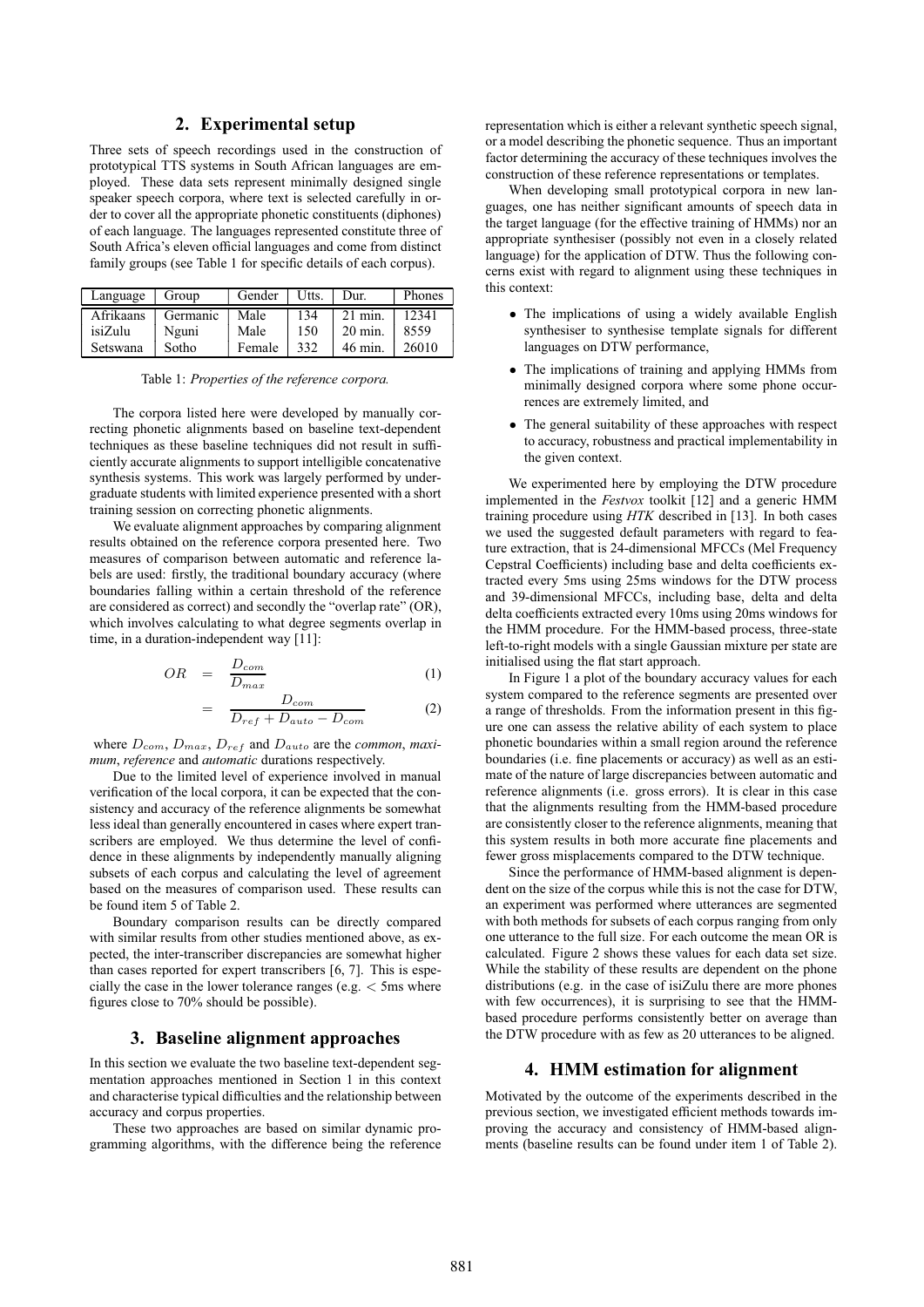

Figure 1: *A comparison of boundaries in agreement with the reference sets for a range of thresholds.*



Figure 2: *Mean OR with the reference sets for data set sizes ranging from 1 to 150 utterances.*

At this point we chose to split plosives and affricates into closure and burst segments as these are generally distinguished in labeled concatenative TTS corpora.

Closer inspection of the baseline alignment results (specifically the overlap rates achieved by each phone category - e.g. plosives, vowels and nasals) showed that shorter segments exhibited significantly lower overlap rates [14]. One possible reason for this is convergence problems during training based on the flat start procedure where initial model parameters are dominated by frames belonging to longer segments.

In order to investigate the possibility of bootstrapping the training process, we selected minimal subsets of utterances from each of the corpora, with each of the selected subsets containing at least three occurrences of each phone in the specific language (this amounted to between 10 and 20 utterances for each language). These utterances were removed from the main corpus and used during the initialisation process only. This involved using the manually aligned input transcriptions in order to perform an iterative Viterbi alignment as implemented in *HTK*. The subsequent embedded re-estimation process and alignment was completed on the remaining utterances as before. The results are contained in item 2 of Table 2. Although this approach resulted in a significant increase in alignment accuracy, the necessity of manually aligning subsets of data does increase development time significantly.

We thus experimented with bootstrapping the training process by using the well known DARPA TIMIT [15] corpus. For these experiments the same model initialisation process described above was used, however, each phone model was initialised by mapping all phones in the TIMIT corpus to their broad phonetic categories before bootstrapping, i.e. each phone belonging to a specific broad category is initialised with a model identical to all other phones in the same category, based on the acoustic properties of all phones in the same category in the bootstrap set. The only form of normalisation of the acoustic features used during this experiment is Cepstral Mean Normalisation (CMN), which was indeed used during all the experiments thus far. Item 3 in Table 2 suggests that this is comparable to bootstrapping with minimal data with the added advantage of being more cost-effective.

Comparing the boundary accuracies between items 3 and 5 in Table 2, one can see that the HMM-based alignment accuracy is particularly lacking for lower tolerances. Further investigation revealed that a significant number of segments had durations less than the minimum duration imposed by the three-state HMMs. At this stage we investigated more appropriate system parameters in order to make the system more suitable to the goal of alignment. We considered model topology, feature extraction rate, context dependence of models and state distribution complexity. We considered the general effect of these parameters on alignment accuracy on the above-mentioned corpora (i.e. without tuning of parameters on individual corpora) by comparing to manual alignments. The conclusion is that the choice of fivestate left-to-right context-dependent (triphone) models using a